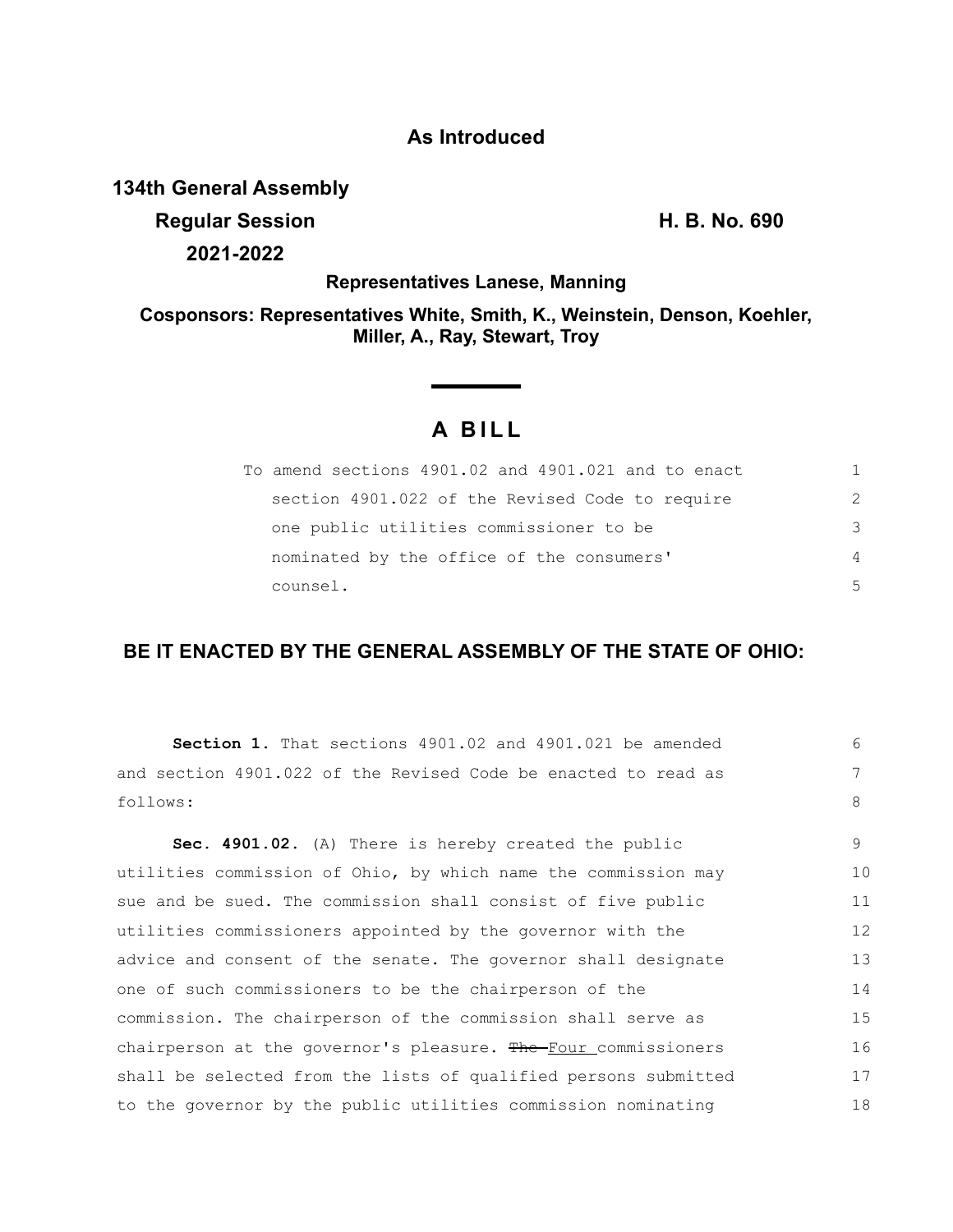council pursuant to section 4901.021 of the Revised Code. One commissioner shall be selected from the list of qualified persons submitted to the governor by the office of the consumers' counsel pursuant to section 4901.022 of the Revised Code. Not more than three of said the five commissioners shall belong to or be affiliated with the same political party. The commission shall possess the powers and duties specified in, as well as all powers necessary and proper to carry out the purposes of Chapters 4901., 4903., 4905., 4907., 4909., 4921., 4923., and 4927. of the Revised Code. (B) A majority of the public utilities commissioners constitutes a quorum. (C) The terms of office of public utilities commissioners shall be for five years, commencing on the eleventh day of April and ending on the tenth day of April, except that terms of the first commissioners shall be for one, two, three, four, and five years, respectively, as designated by the governor at the time of appointment. Each commissioner shall hold office from the date of appointment until the end of the term for which the commissioner was appointed. Any commissioner appointed to fill a vacancy occurring prior to the expiration of the term for which the commissioner was appointed shall hold office for the remainder of such term. Any commissioner shall continue in office subsequent to the expiration date of the term for which the commissioner was appointed until the commissioner's successor takes office, or until a period of sixty days has elapsed, whichever occurs first. Each vacancy shall be filled by appointment within sixty days after the vacancy occurs. (D) Public utilities commissioners nominated by the public 19 20 21 22 23 24 25 26 27 28 29 30 31 32 33 34 35 36 37 38 39 40 41 42 43 44 45 46 47

utilities commission nominating council shall have at least 48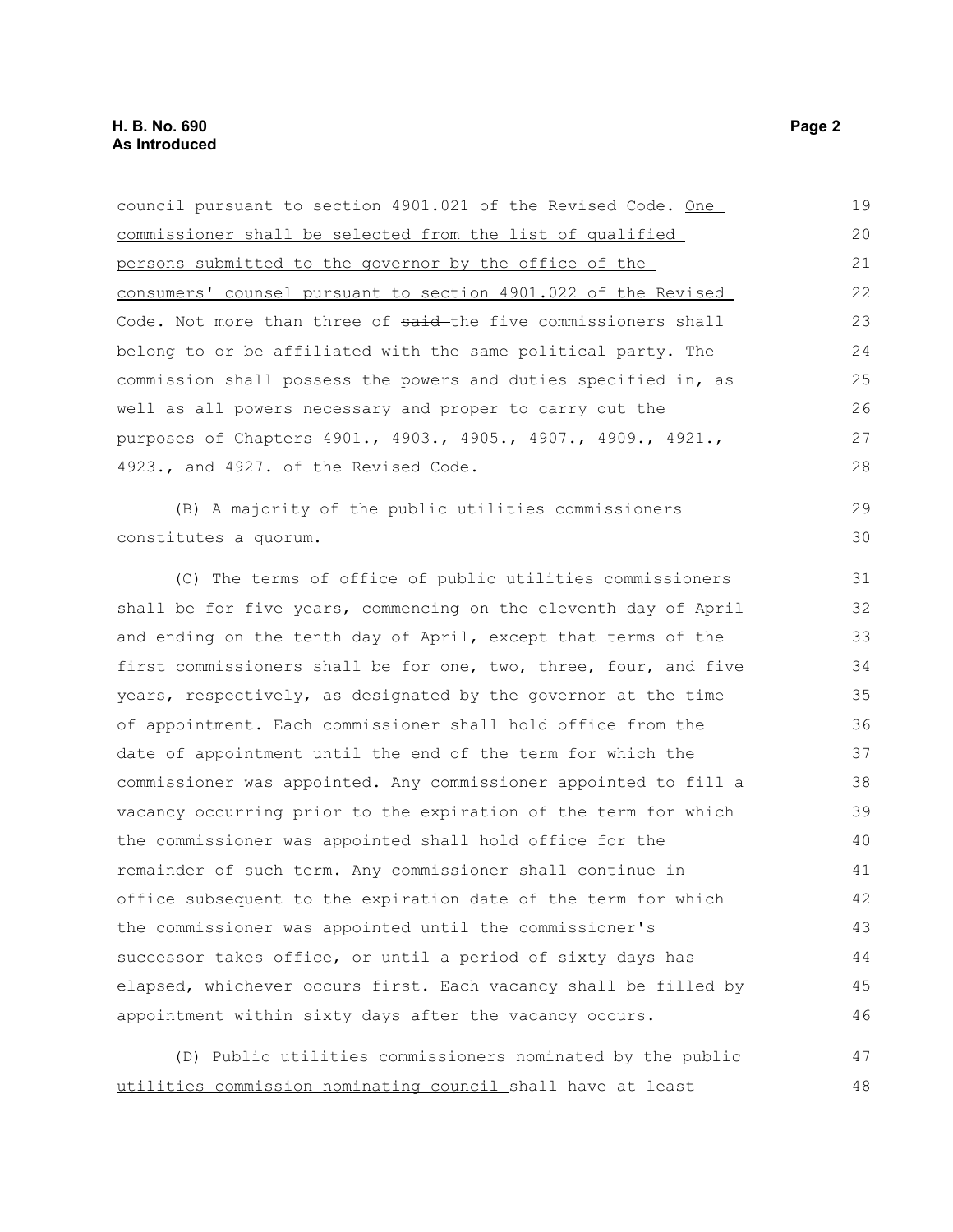#### **H. B. No. 690 Page 3 As Introduced**

three years of experience in one or more of the following fields: economics, law, finance, accounting, engineering, physical or natural sciences, natural resources, or environmental studies. At least one commissioner nominated by the council shall be an attorney admitted to the practice of law in any state or the District of Columbia. (E) The chairperson of the commission shall be the head of the commission and its chief executive officer. The appointment or removal of employees of the commission or any division thereof, and all contracts for special service, are subject to the approval of the chairperson. The chairperson shall designate one of the commissioners to act as deputy chairperson, who shall possess during the absence or disability of the chairperson, all of the powers of the chairperson. **Sec. 4901.021.** (A) There is hereby created a public utilities commission nominating council consisting of the following: (1) The chairperson of the consumers' counsel governing board; (2) The president of the accountancy board; (3) The chairperson of the state board of registration for professional engineers and surveyors; (4) The president of the Ohio state bar association; (5) The president of the Ohio municipal league; (6) The director of development or the director's department-employed designee; (7) A member of the public appointed by the speaker of the house of representatives, to serve at the pleasure of the 49 50 51 52 53 54 55 56 57 58 59 60 61 62 63 64 65 66 67 68 69 70 71 72 73 74 75 76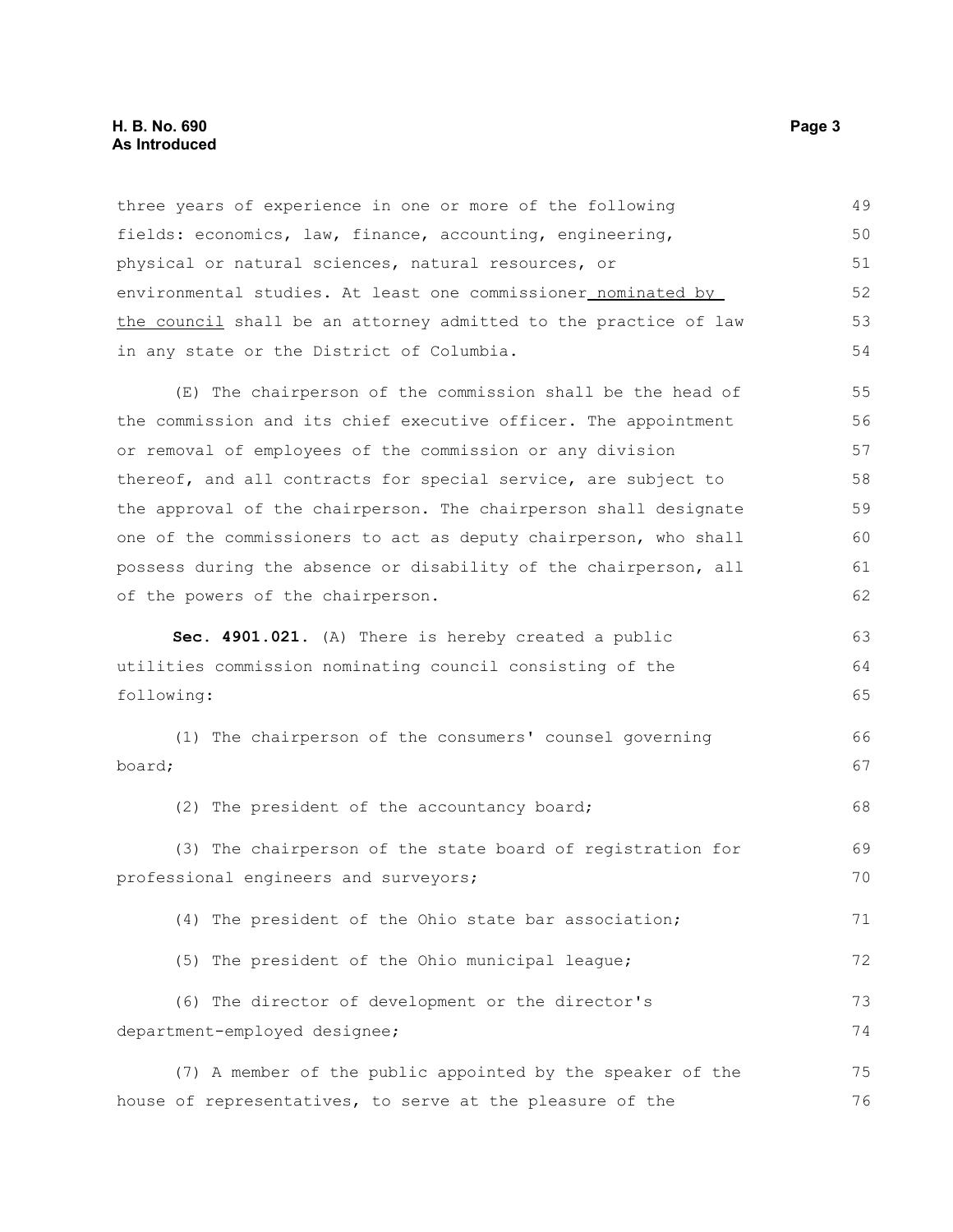speaker; (8) A member of the public appointed by the president of the senate, to serve at the pleasure of the president; (9) A representative of the regulated public utilities of the state appointed by the governor, to serve at the pleasure of the governor; (10) A representative of the business community appointed by the governor, to serve at the pleasure of the governor; (11) A representative of organized labor appointed by the governor, to serve at the pleasure of the governor; (12) A senior citizen sixty-five years of age or older appointed by the director of aging, to serve at the pleasure of the director. (B) At its first meeting each calendar year, the council shall select from among its members a chairperson and secretary. The council may adopt bylaws governing its proceedings. (C) The council shall keep a record of its proceedings. Special meetings may be called by the chairperson, and shall be called by the chairperson upon receipt of a written request for a meeting signed by two or more members of the council. Written notice of the time and place of each meeting shall be sent to each member of the council. With the approval of the association's or league's governing body, the president of the Ohio state bar association or the president of the Ohio municipal league, respectively, may designate an alternate to represent the president at meetings of the council. With the approval of the board, the president of the accountancy board or the chairperson of the state board of registration for professional engineers and surveyors may designate such an 77 78 79 80 81 82 83 84 85 86 87 88 89 90 91 92 93 94 95 96 97 98 99 100 101 102 103 104 105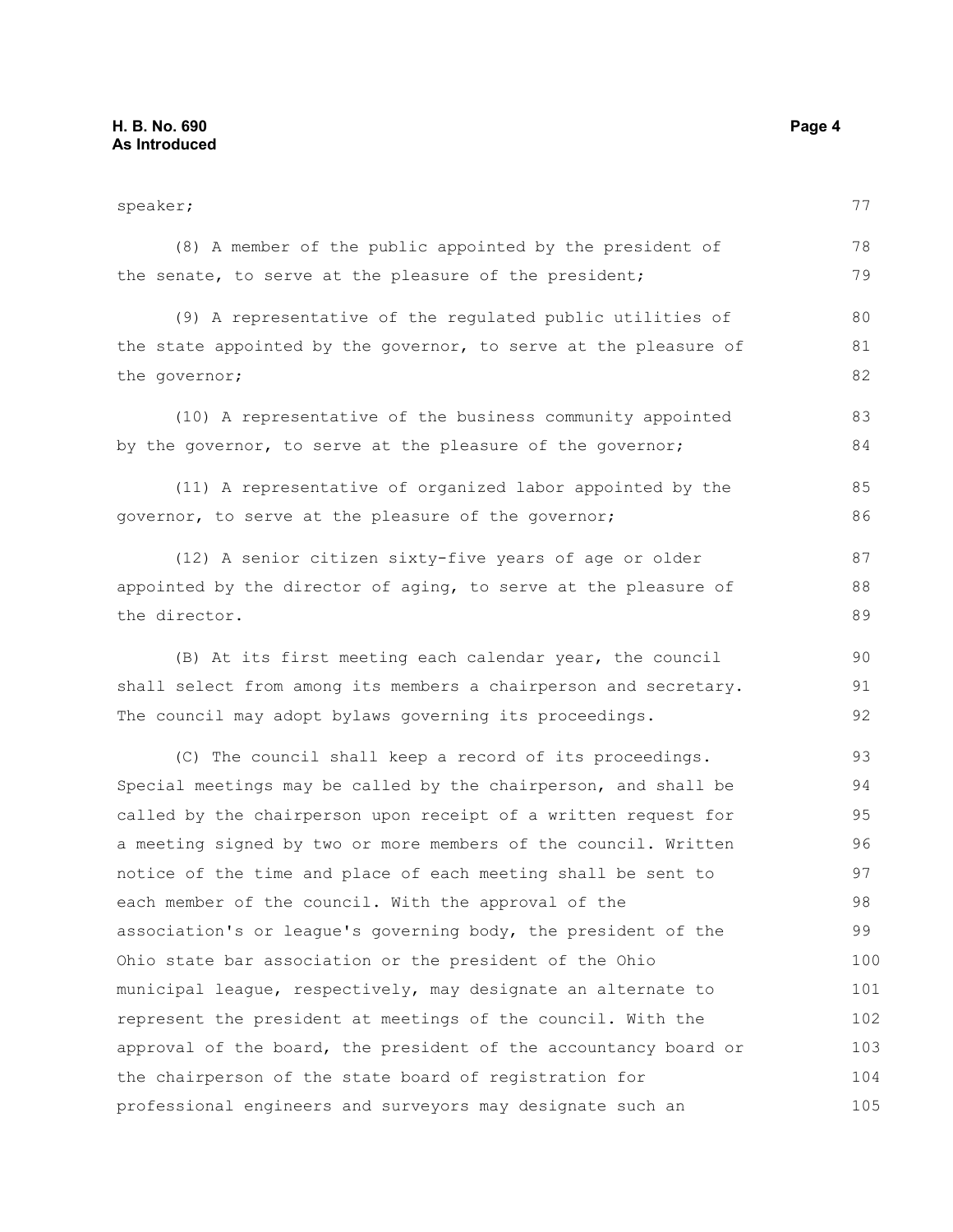alternate. Six members, or their alternates, constitute a quorum. (D) The council shall do the following regarding public utilities commissioners it is required to nominate under section 4901.02 of the Revised Code: (1) Review and evaluate possible appointees for the office of commissioner of the public utilities commission; (2) Consistent with division (D) of section 4901.02 of the Revised Code, not more than eighty-five nor less than sixty days prior to the expiration of the term of a public utilities commissioner or not more than thirty days after the death of, resignation of, or termination of service by, a public utilities commissioner, provide the governor with a list of four individuals who are, in the judgment of the council, the most fully qualified to accede to the office of commissioner. The council shall not include the name of an individual upon the list, if the appointment of that individual by the governor would result in more than three members of the commission belonging to or being affiliated with the same political party. The council shall include on the list only the names of attorneys admitted to the practice of law in any state or the District of Columbia if an attorney must be appointed to fulfill the requirement of division (D) of section 4901.02 of the Revised Code. To the extent possible, in its performance of this duty, the council shall continually attempt to ensure that the primary focus of the background of two commissioners is in energy and that the primary focus of the background of two commissioners is in transportation or communications technology. 106 107 108 109 110 111 112 113 114 115 116 117 118 119 120 121 122 123 124 125 126 127 128 129 130 131 132 133

(E) In reviewing and evaluating possible appointees for the office of public utilities commissioner, the council may 134 135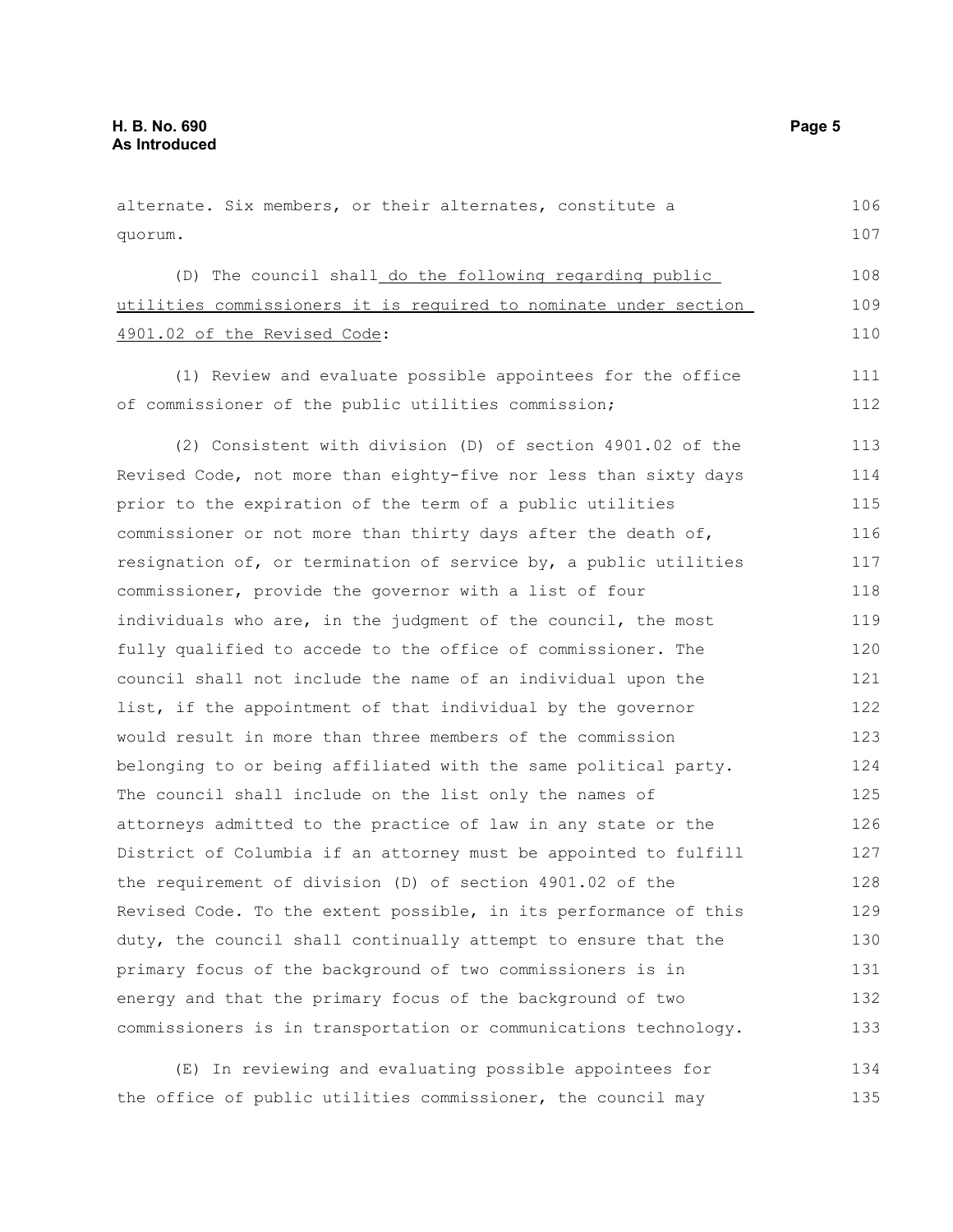#### **H. B. No. 690 Page 6 As Introduced**

accept comments from, cooperate with, and request information from any person. The council may make recommendations to the general assembly concerning changes in legislation to assist the council in the performance of its duties. 136 137 138 139

(F) Within thirty days of receipt of the council's recommendations under division (D) of this section, the governor shall fill a vacancy occurring in the office of commissioner by appointment of one of the persons recommended by the council. Nothing in this section shall prevent the governor in the governor's discretion from rejecting all of the nominees of the council and reconvening the council in order to select four additional nominees. However, when the governor has reconvened the council and the council has provided the governor with a second list of four names, the governor shall make the appointment from one of the names on the first list or the second list. Each appointment by the governor shall be subject to the advice and consent of the senate. 140 141 142 143 144 145 146 147 148 149 150 151 152

(G) Members of the council shall be compensated on a per diem basis pursuant to the procedures set forth in section 124.14 of the Revised Code plus reasonable travel expenses. All the expenses of the nominating council shall be paid from moneys appropriated to the public utilities commission for that purpose. 153 154 155 156 157 158

 **Sec. 4901.022.** (A) Beginning with the earliest scheduled appointment of a public utilities commissioner after the effective date of this section, the governor shall appoint one commissioner as a representative of the public from a list of three nominees submitted to the governor by the office of the consumers' counsel to serve for a period of five years. 159 160 161 162 163 164

(B) The appointment of a commissioner under this section 165